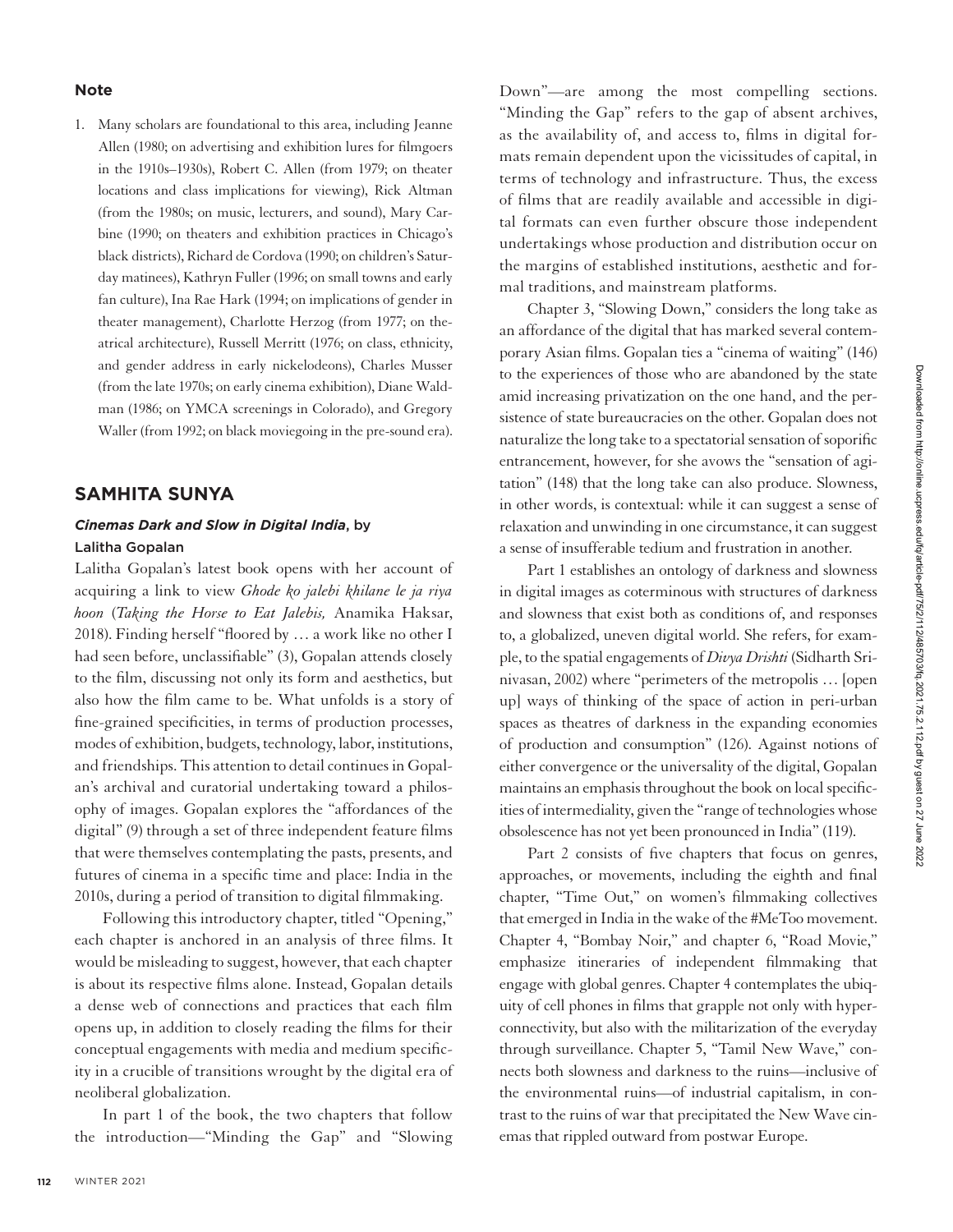A passage on dust in chapter 5 provides one of the book's most poignant reflections, as Gopalan reads dusty images as atmospherically conjuring a dystopian, neonoir landscape of everyday exploitation and violence. She astutely observes, meanwhile, that Hollywood studios had been contracting film-digitization endeavors to Chennai-based Prasad Labs in order to outsource the painstaking labor of removing dust from archival film prints—a process that has remained cost prohibitive for many Tamil films produced in the same city, revealing the inequities of globalization (239–40). Chapter 7, "Untitled: Amitabh Chakraborty's Cinema," returns to the question of archival gaps, this time through a case study of the filmmaker Amitabh Chakraborty's marginal practices that have embraced impermanence and teetered on the precipice of oblivion. His oeuvre includes, for example, "[s]everal films made for television, both cable and for the state-run channel Doordarshan, [which] are lost" (301). Gopalan engages his three independent, feature-length films that survived and were accessible to her, even if only as transfers to degraded, lower-resolution formats.

The book's chapters derive their philosophy, theory, and politics from a slow and detailed contemplation of the films they profile. A few themes do recur, however, in terms of the contexts that have shaped the (non)archive of the digital that Gopalan draws together. Chief among these, perhaps, is the heavily undertheorized role of film schools in shaping the history of cinema. Gopalan pays close attention to, especially, the Film and Television Institute of India (FTII) as a hub not only for practical fine-arts training, but also for collective thinking about cinema through its teacher-filmmakers, film-viewing curricula, technological training, and pedagogical approaches. In addition, film schools like FTII have been a place for formative and enduring friendships between students and the filmmakers, editors, cinematographers, and sound designers who taught them. FTII's generations of alumni have included foreign students as well, particularly from countries that were historically part of the Non-Aligned Movement. Indeed, while Gopalan shows that friendship has been a crucial part of the ad hoc teams that worked together on "unclassifiable" projects, she also emphasizes the fact that such friend networks of trained filmmakers have tended to be a heavily male space.

It is in this context that the book's final chapter accords crucial importance to the establishment of the Indian Women Cinematographer's Collective, first launched as a Facebook group in 2015. On the one hand, FTII has yielded an especially fertile ground for conceptualizing and practicing independent modes of filmmaking through

experimentation with digital technologies and formats. On the other hand, the very unevenness of globalization, with which the films across the preceding chapters allow the reader to grapple, has run parallel to another unevenness in terms of gender parity in media industries, as evident in the #TimesUp and #MeToo movements led by women workers. As Gopalan comes to the end of her account, she reiterates the importance of curatorial work that can shape scholarship through its attentiveness to practices—both independent and collective—outside various mainstreams.

Gopalan closely attends to a set of contemporary films that easily escape the purview of established traditions whether those of popular, documentary, or art filmmaking—in a period of transition to the digital. She trains her eye on independent films that critically engage the digital (era) as temporally and materially bound to the ravages of capitalism and the unevenness of neoliberal globalization, as witnessed from a location in the Global South. From her fine-grained analyses of the formal, material, and technological specificities of individual films, darkness and slowness—gaps, peripheries, shadows, opacities—emerge as ontologies of cinema in digital India.

For some readers, Gopalan's account may bring to mind such works as Gilles Deleuze's *Cinema* books, which apprehend moving images through monist philosophies of being that regard experiences of time and movement, as well as the traumas of modernity, as inseparable from cinema. While Deleuze's *Cinema* books draw mostly from now-canonical reserves of US and European cinemas, Gopalan turns to recent films that are marginal even within accounts of Indian cinema. Her philosophy of cinema—as a philosophy of being—remains attentive to forms of marginality that occur both as conditions of the digital's embeddedness in structures of global capital, and as positions from which to contest their exploitative regimes.

Taking a cue from Gopalan's emphasis throughout her book on the friendships, conversations, and contingencies that brought her to the films she discusses, I found myself bursting with glee over something of a serendipity. As a graduate student at Rice University, I had worked as film festival assistant to Titles, a festival of contemporary experimental films from India, curated by Ratheesh Radhakrishnan, that ran from 2011 through 2014—the very period that Gopalan's book takes up. Thanks to Titles, it was thrilling for me to encounter the familiarity of even a small cross-section of the incredible archive that Gopalan draws together and draws upon. Indeed, the bibliographies and filmographies that follow each chapter are among the book's outstanding achievements.